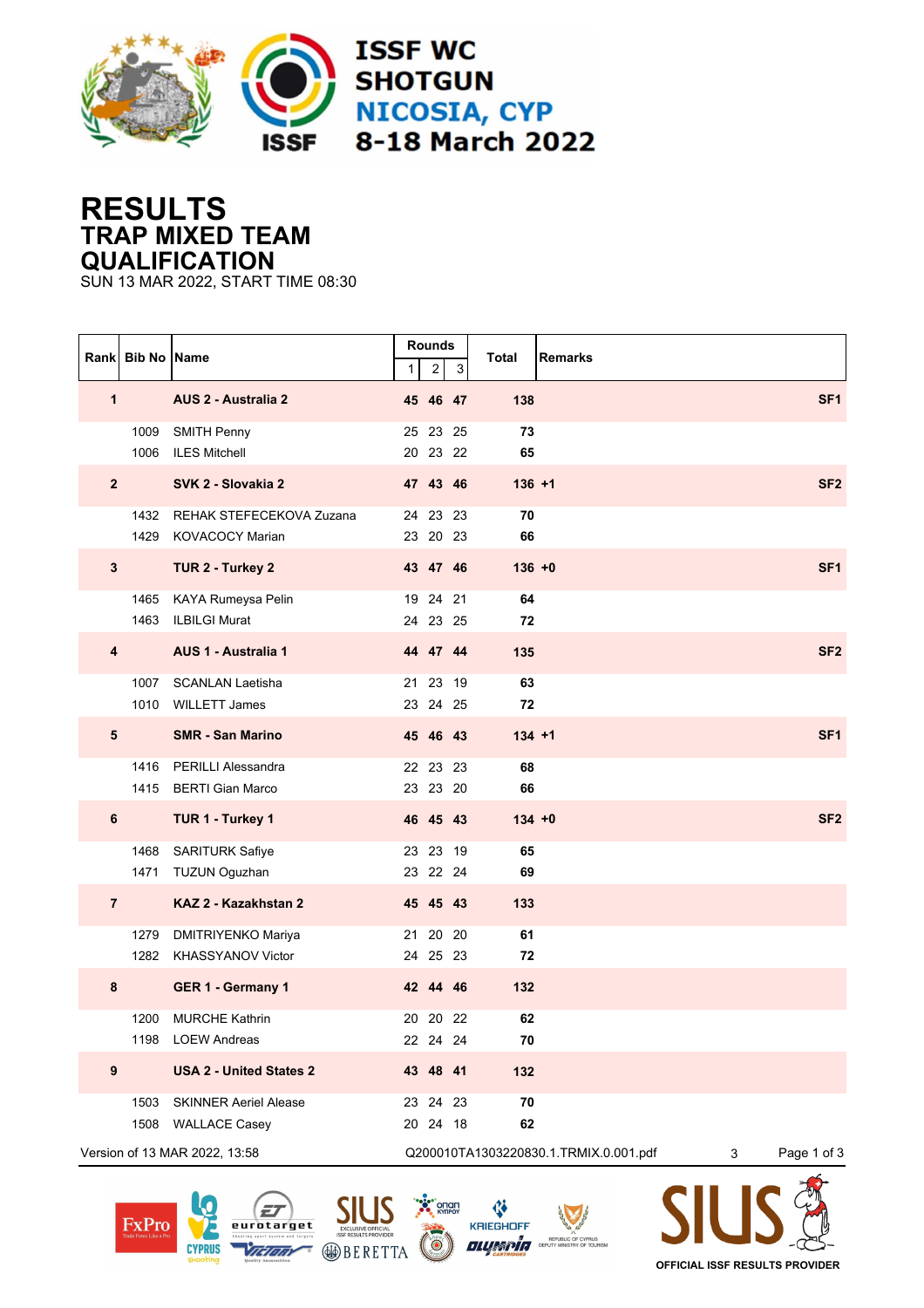|    | Rank Bib No Name |                                                    | $\mathbf{1}$ | <b>Rounds</b><br>$\overline{\mathbf{c}}$ | 3 | <b>Total</b> | <b>Remarks</b> |
|----|------------------|----------------------------------------------------|--------------|------------------------------------------|---|--------------|----------------|
| 10 |                  | IND 1 - India 1                                    |              | 43 44 43                                 |   | 130          |                |
|    | 1231             | SINGH Shreyasi<br>1232 TONDAIMAN Prithviraj        |              | 21 20 20<br>22 24 23                     |   | 61<br>69     |                |
| 11 |                  | KAZ 1 - Kazakhstan 1                               |              | 44 43 41                                 |   | 128          |                |
|    | 1281             | 1291 RYSBEKOVA Sarsenkul<br>FEDOROV Alexander      |              | 21 22 20<br>23 21 21                     |   | 63<br>65     |                |
| 12 |                  | <b>USA 1 - United States 1</b>                     |              | 41 41 45                                 |   | 127          |                |
|    | 1506             | TOZIER Rachel Leighanne<br>1502 MEIN Derrick Scott |              | 22 19 23<br>19 22 22                     |   | 64<br>63     |                |
| 13 |                  | <b>GER 2 - Germany 2</b>                           |              | 38 45 44                                 |   | 127          |                |
|    | 1201             | 1203 VALDORF Bettina<br>PIGORSCH Paul              |              | 18 22 20<br>20 23 24                     |   | 60<br>67     |                |
| 14 |                  | KUW 1 - Kuwait 1                                   |              | 40 44 43                                 |   | 127          |                |
|    |                  | 1302 ALHAWAL Shahad<br>1306 ALRASHIDI Talal        |              | 20 20 19<br>20 24 24                     |   | 59<br>68     |                |
| 15 |                  | <b>POL - Poland</b>                                |              | 43 45 39                                 |   | 127          |                |
|    |                  | 1376 BERNAL Sandra<br>1379 PASIERBSKI Tomasz       |              | 20 22 20<br>23 23 19                     |   | 62<br>65     |                |
| 16 |                  | <b>CRO - Croatia</b>                               |              | 42 41 41                                 |   | 124          |                |
|    | 1051             | <b>BANKO Natali</b><br>1052 CERNOGORAZ Giovanni    |              | 19 17 17<br>23 24 24                     |   | 53<br>71     |                |
| 17 |                  | CYP 2 - Cyprus 2                                   |              | 40 41 42                                 |   | 123          |                |
|    |                  | 1070 KONSTANTINIDOU Georgia                        |              | 16 18 21                                 |   | 55           |                |
| 18 |                  | 1063 AKTERZI Nihat<br>KUW 2 - Kuwait 2             |              | 24 23 21<br>40 42 41                     |   | 68<br>123    |                |
|    |                  | 1301 ALHAWAL Sarah                                 |              | 18 22 18                                 |   | 58           |                |
|    | 1300             | AL FAIHAN Abdulrahman                              |              | 22 20 23                                 |   | 65           |                |
| 19 |                  | <b>NOR - Norway</b>                                |              | 41 42 38                                 |   | 121          |                |
|    | 1350             | 1352 WOLFF Rachelle<br><b>LILLERUD Ruben</b>       |              | 21 20 18<br>20 22 20                     |   | 59<br>62     |                |
| 20 |                  | AZE 2 - Azerbaijan 2                               |              | 39 38 43                                 |   | 120          |                |
|    |                  | 1022 JAMALOVA Aydan<br>1014 AGHAZADA Mirmomin      |              | 17 18 20<br>22 20 23                     |   | 55<br>65     |                |
| 21 |                  | IND 2 - India 2                                    |              | 42 41 37                                 |   | 120          |                |
|    | 1228<br>1224     | KUMARI Rajeshwari<br>KAPOOR Vivaan                 |              | 20 19 15<br>22 22 22                     |   | 54<br>66     |                |



**CYPRUS** 

**OFFICIAL ISSF RESULTS PROVIDER**